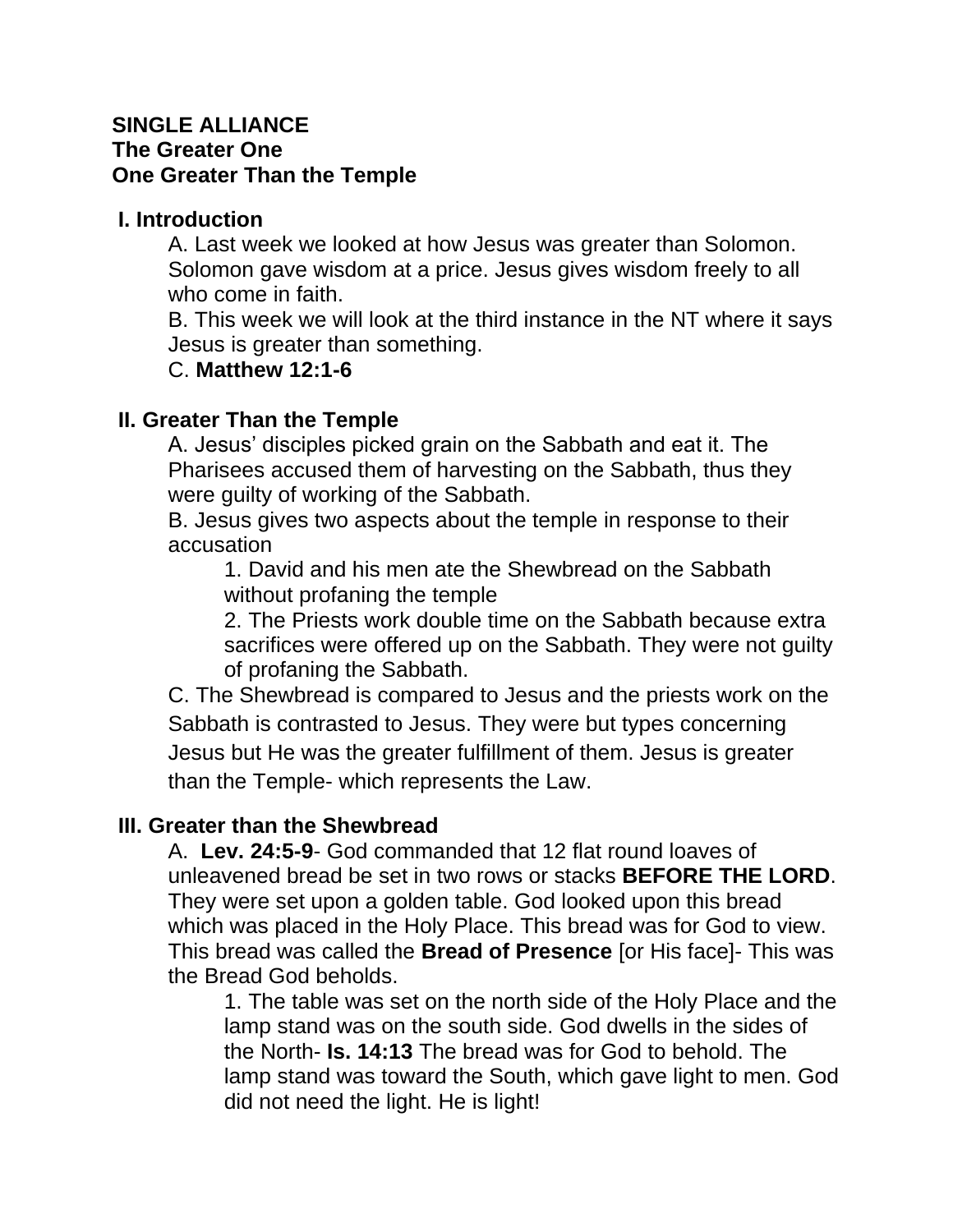B. On the table were golden plates, bowels with frankincense and wine [according to the Mishna].

C. The frankincense came from piercing the Arbor Thuris tree. The sap would come out in the shape of tears and hardened. This was a very bitter substance but when it was burned with fire it put off a very sweet and soothing aroma.

D. The Bread stayed out in God's presence for 7 days and then it was changed for new bread on the Sabbath.

E. The Priests then would take a portion of the bread and offer it to God on the fire along with the frankincense.

F. This all represents Christ

1. Christ is the Bread of Life- **John 6:48**- This represented His perfect humanity. The bread was made of fine pure flour 2. This bread was set upon the golden table. This represents the Deity of Jesus Christ. He was the God-man.

3. The Shewbread represented the perfect life of Christ. God the Father always beholds the perfections of the Son. This is why it was left before Him for 7 days- 7 stands for completion and perfection- This bread was continually put before the Father. This represented His perfect life under the Law. He lived for 30 years before dying completely fulfilling the righteousness of the Law.

4. There were 12 unleavened loaves- This reveals the sinless Son of God that is representing all of God's people- 12 were for the twelve tribes of Israel- ALL God's people were represented in this bread. Christ represents all of us before the Father. He beholds His perfection as our representative before the Father. 5. The bread being set out before God spoke of His perfect life. God observes the perfection of Jesus on our behalf. Jesus came and lived and died as our representative, not for kicks! 6. After the 7 days were over on the Sabbath a portion of the bread and frankincense from the Shewbread table was burned on the altar. This represents the death of Christ on our behalf. The frankincense represents the suffering and sorrow of Christ in redemption. As the tree was pierced and tears came out to produce the frankincense, so our Lord and the tree He hung on was pierced through. Jesus tears flowed in sorrow as the Father turned His presence away from Him. He cried out, My God, My God, why have you forsaken me?! The fire of God's judgment fell on Jesus. When the fire hit the Lord a sweet